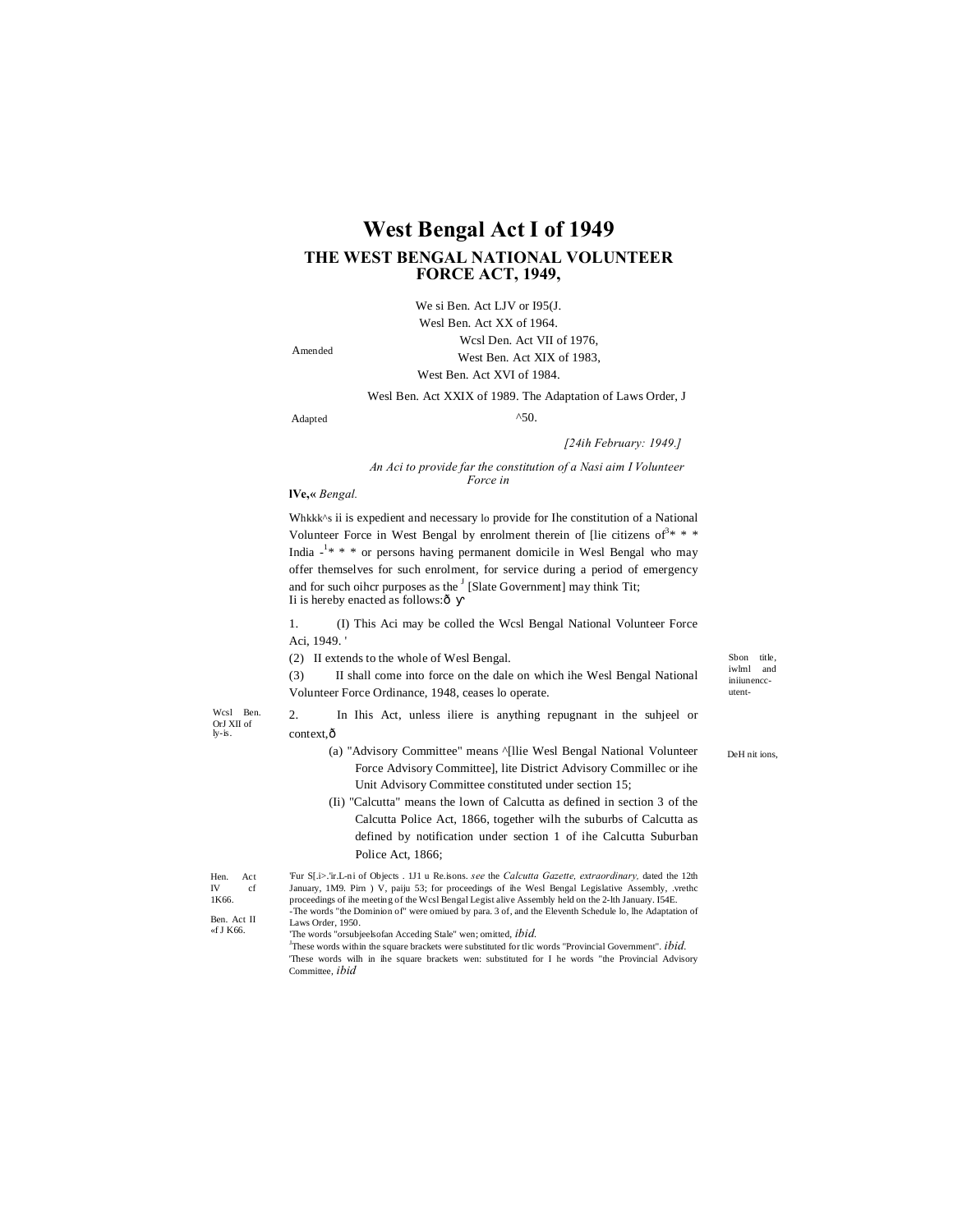#### [West Ben. Act

5 of 1861.

Act:

#### (Sections 3-5.)

(c) "Force" means [lie West Bengal National Volunicer Force; '(cc) "Inspector-General" means the Inspector-General of Police referred to in section 4 of the Police Act, 1861 and includes any officer to wliom such

Inspector-General of Policc may delegate [lis powers, functions and duties under this Act; (a) "Officcr" means an officcr appointed under this

- (e) "prescribed" means prescribed by rules made under this Act;
- "subordinate other ranks" means subordinate other rnnks appointed  $(f)$ under litis Act: and
- $(g)$  "volunteer" means a person enrolled as a member of the West Bengal National Volunteer Force or of any unit or corps of" the Force esiablished, constituted or formed, as the case may be, under the proviso lo section 3 or scclion 7.

'(I) "[State] Government may raise and main lain a volunteer force iu he 3. call led ihc West Bengal National Volunteer Force ; and for thai purpose enrol persons as volunteers from Calcutta and elsewhere ia West Bengal:

Provided thai the "[State] Government may esinblish all or any of the units of the Force as and when ncccssary.

X2) Subject to the control of the Stale Government, the superintendence and direction of the Force shall be vested in the Inspector- General and all officers and subordinate other ranks of Ihc Force appointed under section 5 shall be subordinate to the Inspector-General.

A volunteer, when called upon for duty, shall discharge such functions in  $\overline{4}$ relation to the protection of persons, the security of property and the preservation oT the public peace in any area within West Bengal and such other functions as may be assigned to him by or under this Act.

The "'{State] Government or any person empowered in this behalf by the  $5<sup>1</sup>$ "[Slalc] Government may appoint a '[State CammandanlJ of the Force and such other officers and such subordinate other ranks for, and fur any unit of, the Force as the ""[State] Government may consider necessary and may prescribe the powers and duties of such officers and subordinate other ranks in addition to the powers and duties conferred by this Act, Every officer and subordinate other rank shall have the prcvileges and protection conferred on an officer or subordinate oilier rank by or under this Act.

This ckuse wns inserted by s. 2 or (he West Bengal Nalicnal Volunteer Force! Amendment) Ael. 196-1 (West Ben. Act XX of 196-1V)

Clause (g) was s uti 51 i i u le J for the origin<sup>{</sup> N by s, 3 of I he Wei L fie ngal N alion al Vol u n I eer Force (Amendment) Acl. 1976 (West Ben. Acl VII of 1976).

'5cciion 3 was renumbered is suh-section (IJoffhalseclion :'.i:d cficr iJi-i sub-section ns so renumbered. sub-section (2) was added by s. 3 of rhijWcsl Bengal NalioniJ Volunteer Force (Amendment) Aw. 195-1 (WetI Ben. AcL XX or 19W}.

"Tills word within ihc square brackets was subsliillicit for (he word "Provincial" by para. 4(1 )oT ihc Adaptation of Laws Order. 1950.

Words within Ihe squan: brackcis \vcre ubslilulcd forihe words "Provincial Commandant" by s. 2 or ihe Wesi Bengal National Vol unLeer Force (Amendment) Acl, 1976 (West Ben. Acl Vllciri97fi).

Cunsiitmion .thhe Nnuouil Volumeer Forve.

JIIP. IICHv

Appoiiilri

X'ni ii r **uTfktrs** 

sutvirtlinale

ollurr ranks.

md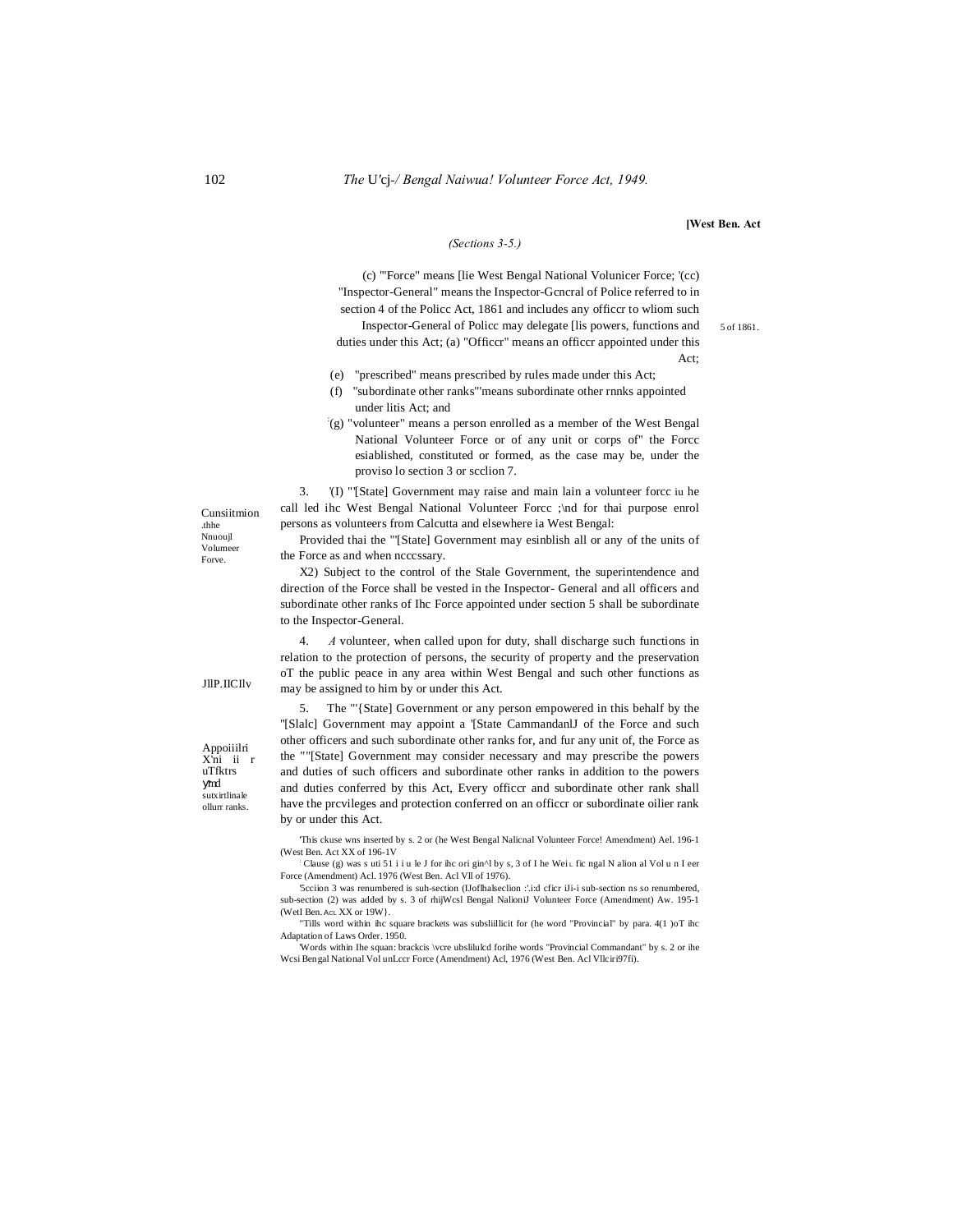**I of 1949.]**

# *(Sections 6-8.)*

6. There shaJI be ihe following classes of officers and subordinate olher ranks in the Force, namely: $\hat{o}$ 

*Officers.*

'[Slate Commandant],

'[Deputy State Commandant],

**( 1** District or Unit Commandani,

**)**  Company Commander.

**(2)**  *Subordinate other ranks.*

(3) (1) Platoon Commander,

**(d)** (2) Section Commander.

7. Notwithstanding anything contained elsewhere in this Act, the

-[State] Government may, by ^notification in the *Official Gazette,* direct that one or more corps or units of the Force he constituted or formed for any particular region within Wesl Bengal or Tor any specified purpose,

8.  $J(\mathbf{J})$  Any citizen or India or any person having a permanent domicile in West Bengal who may offer himself Tor enrolment in the Force and who satisfies the prescribed conditions may be eligible for enrolment therein by such authority, in such manner and for such period as may be prescribed:

Provided that no person who has attained ihe age of fifty years shall be eligible to be enrolled in the Force:

Provided further that every volunteer enrolled under this Act shall cease to remain under enrolment on attaining the age of fifty-five years.

(2) Every volunteer shall receive a certificate of appointment in the prescribed form and such certificate shall be issued hy such authority as may be prescribed and thereupon he shall have the powers, privileges and protection conferred, and shall discharge the duties imposed, on a volunteer by or under this Act.

Officers and subordinate other ranks in ihe Force.

Constitution of any separate unil oflhcForce,

Enrolment and removal of a member of iheForeti.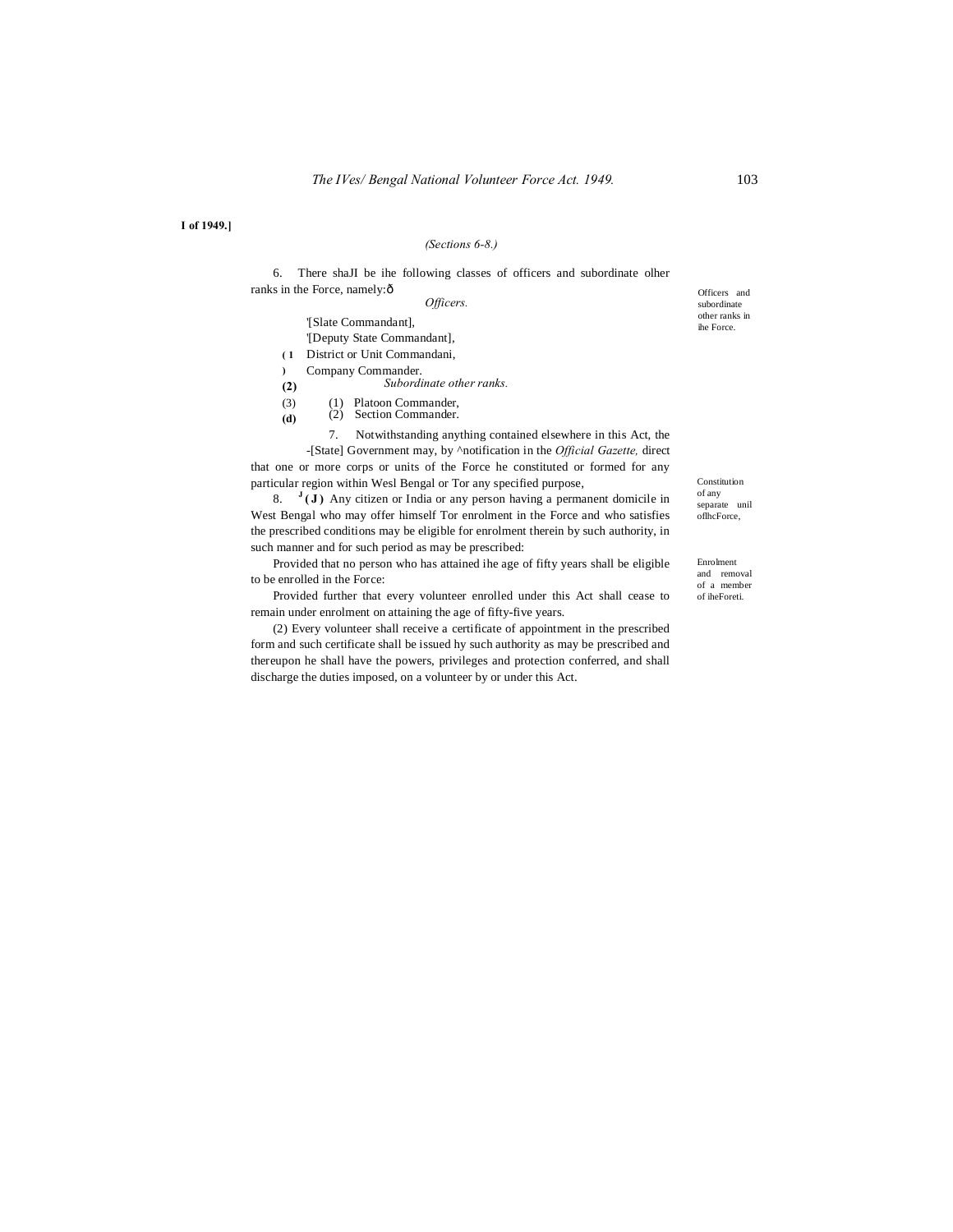*104 The West Bengal National Vol an leer Forcc Act, J949.*

**[West Ben. Act**

# *(Scction <S',4,)*

(3) Every volunteer enrolled under this Act shall undergo such \* preliminary and periodical training as may be prescribed.

> (4) Every person enrolled as a volunteer under this Act shall be entitled to receive a certificate of discharge in ihe prescribed form on the expiration of the period for which he has enrolled and any such person may, prior to the cxpi ration of that period, be discharged by s.ucli authority subject to such conditions as may be prescribed, and shall be so discharged on the recommendation of ihe Advisory Commillec in this behalf,

> (5) The proscribed authority may, subject to such conditions as may be prescribed, $\hat{\text{o}}$

> > (:i) suspend, discharge, dismiss or remove any volunteer from his office and thereupon ihe certificate referred to in subsection (2) shall cease to have effect, or (b) disband any unit constituted under this Ael and thereupon every volunteer of such unii shall vacate officc.

#### Special igj $\setminus$  (1) Notwithstanding anything contained in this Act, any

fresh<sup>5,011</sup> <sup>or</sup> citizen of India or any person having a permanent domicile in West euro)meni in Bengal, who had been enrolled as a volunteer under this Acl but the LLL period for which he had been so enrolled expired and who might or might not have received a certificate of discharge under sub-section (4) of section 8, may offer himself for fresh enrolment in the Force and may, if he satisfies the prescribed conditions, be eligible for lrcsh enrolment therein by such authority, in such manner and for such period  $-$ \* \* \* as may be prescribed, provided he has not exceeded the age of  $E(SO)$ years] on the date of such enrolment.

> (2) Every volunteer enrolled under sub-section (1) shall cease to remain under enrolment on attaining the age of  $\frac{1}{55}$  years].

> (3) A volunteer enrolled under sub-seciion (1) shall not be required to undergo any preliminary or periodical training referred to in subsection (3) of section 8, bul he shall be required to take oath or affirmation in the manner prescribed and shall, thereupon, receive a certificate of appointment in the prescribed form and such certificate shall be issued by such authority as may be prescribed and thereupon he shall have the powers, privileges and protection conferred, and shall discharge the duties imposed, on a volunteer by or under this Act.

> (4) All the provisions of this Act, cxcept those contained in sub- scelions(l), (2) and (3) of scction 8, shall apply to the volunteers enrolled under sub-scciion (1) of this section.

> 'Section 8 A was inserted by s. 3oriheWcsi Bengal Nalionat Volunteer Force (AmendmcmJ Aci, 1983 (West Ben. Acl XIX oft 983).

> The wards "no I exceeding five years" were omitted by s,  $3(a)(i)$  of the Wesl Bengal National Volunteer Farce (Amen dment) Acl, 1989 (Wesl Ben. Act XXIX of 19Hb>J.

'Figures ami w ord subitiluicd by .1(a)(ii), *ibid.*

'Figure<sup>1</sup>, and w ord subsii Luted by s. 3(b). *ibid.* 

<sup>&</sup>lt;sup>1</sup> These words, brackets, teller and figure in ss. 1L and 12 were inserted by ss. 3 and 4, respectively, of ihe Wesl Bengal Nalional Volumeer Force (Amendment) Act. 1950 (Wesl Hen. Act IJV of iqsm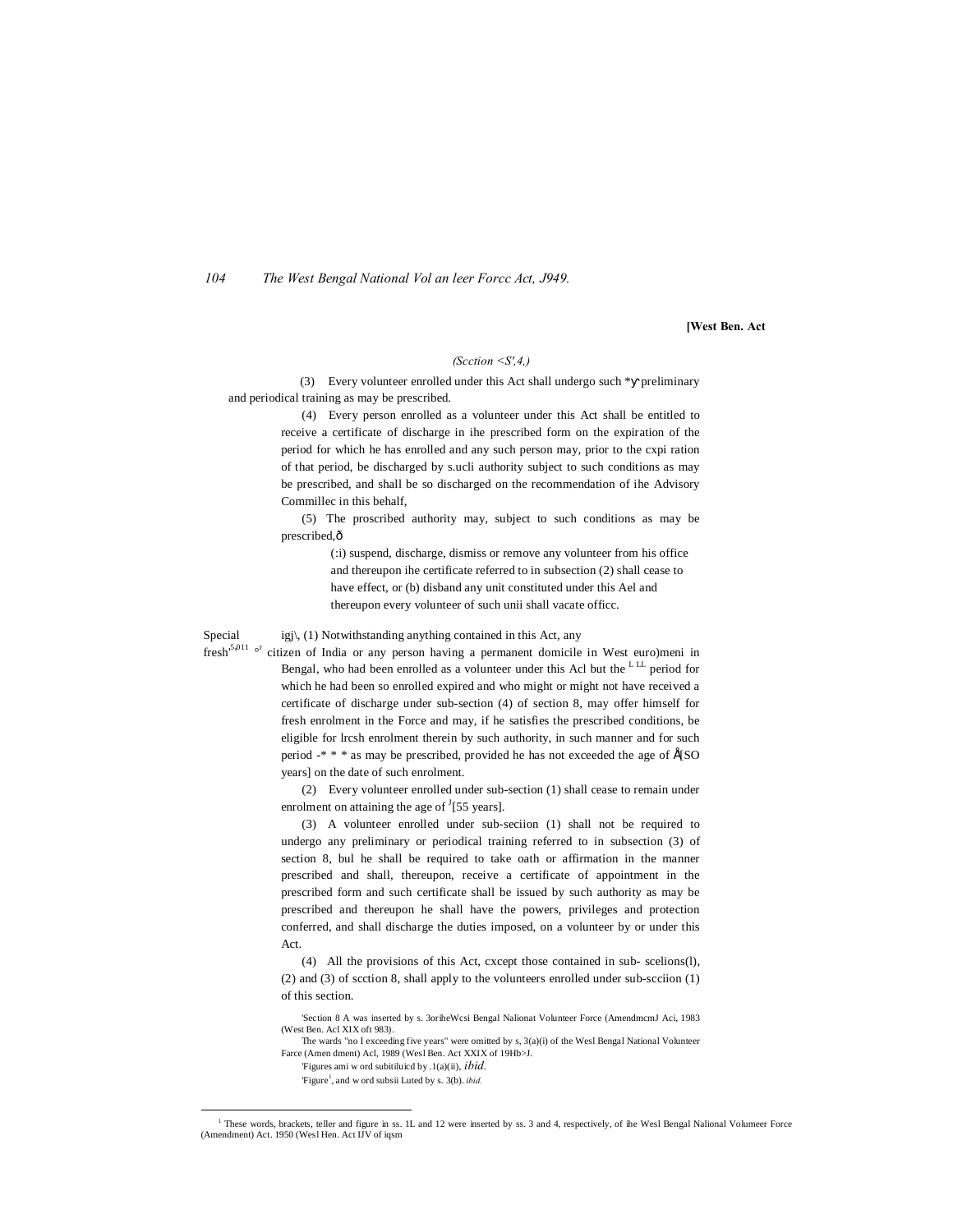I of 1949.]

#### *(Sections 9-12.)*

9. Every person enrolled as a volunteer under this Aci may be posted for any period to any unit or the Force and [hereupon he shall be bound to serve in the said unit for that period.

10. '(ill) The State Government -[or the Inspector-General or the Provincial Commandant,] a Deputy Provincial Commandant, a Unil Commandant, or a District Superintendent of Police, if authorised by the Slate Government in this behalf, may at any time call upon in such manner and through such officcr as may be prescribed, any volunteer for discharging anywhere in West Bengal any functions assigned to him by or under [his Act.

(1) The Commissioner of Policc in Calcutta and the District Magistrate elsewhere may at any lime call upon, in such manner and through such officer as may be prescribed, any volunteer in their rc spec live jurisdictions, for discharging any functions assigned to him by or under this Aci.

(2) Any authority specified in sub-section (1) may at any time call upon [he Disu-ict or Unit Command am, in such manner as may be prescribed, to mobilise any unil or a deiachmem of a unit under its jurisdiction for the purpose of tnainlenance of law and order.

(3) Whcncve r I lie scrvi ce s of any vo I u nteer or a u nit or the de lachm cn t of a unil are requisitioned, [he requisitioning authorUy shall communica[e the action taken by it Lo such authority as may be prescribed.

11'. (I) A volunteer, when called upon for duty under<sup>3</sup>[sub-seclion (a I) or] subsection (1) of section 10, shall have the same powers, privileges and protection as a Police Officer appointed under any Act for the time being in force.

(2) No prosecution shall be instkulcd against an officer or a subordinate other rank or a volunteer in respect of anything done or purported to be done in exercise of his powers or in ihe discharge of his duties as such, exccpt with the previous sanction of Ihe Commissioner of Policc in Calcutta or the Disirict Magistrate elsewhere.

12. A volunteer, when called upon for duly under ^ [sub-section (al) or] subsection (I) of section 10 loaid the Policc Force, shall work under [he orders of or be under [he control of such officers of the Police Force as may be prescribed.

Powers, previteges and protection of ihe Forte.

Con no! by officers of the Police Force,

Posting of a volunteer Io a Unil.

Calling out of a number of [he Forcc,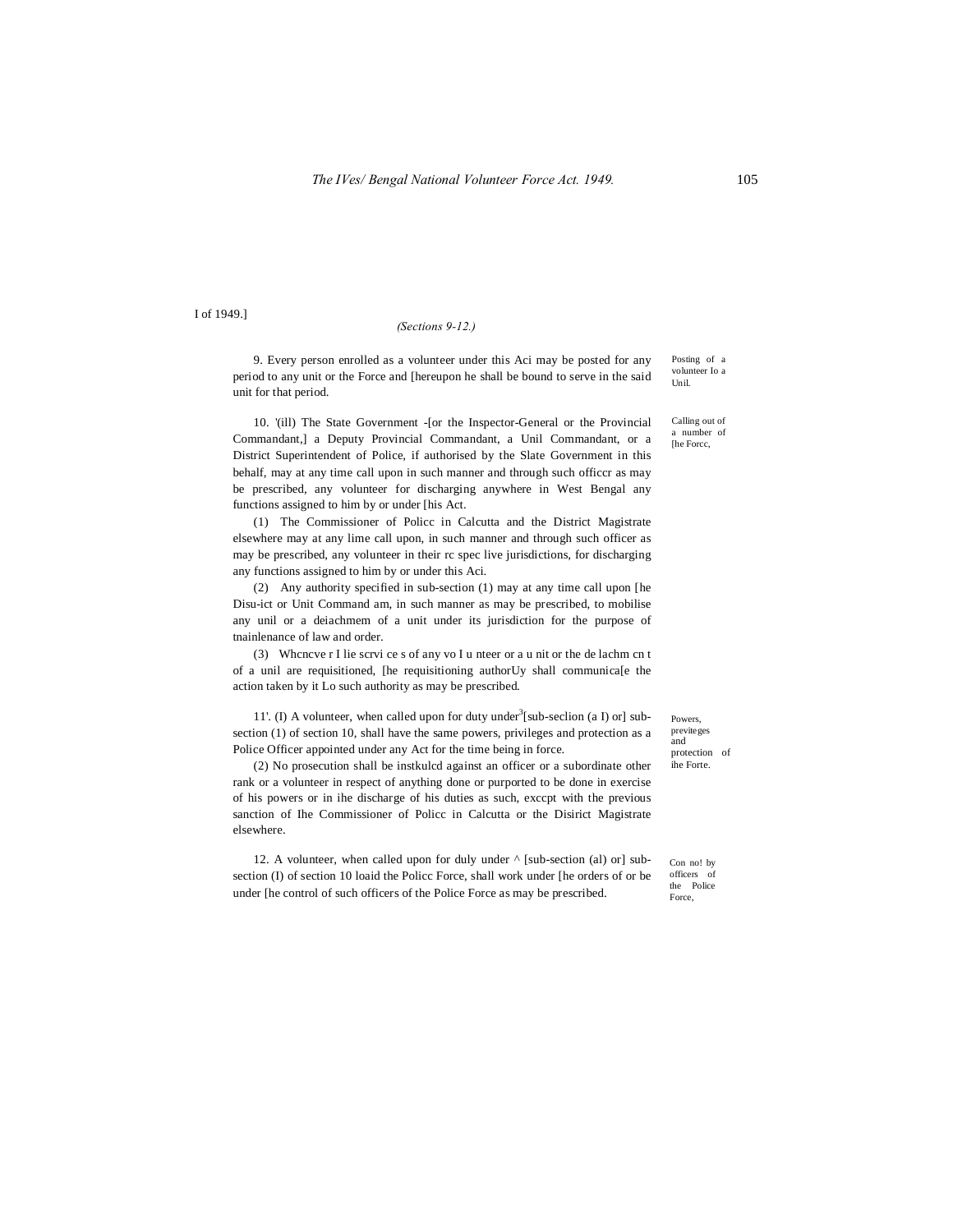# **[West Ben. Act**

#### *(Suctions 13-15.)*

Pennies. 13. (1) If a volunteer, without sufficient cause, neglects or refuses

to obey the orders of any superior authority or officer whom he is bound to obey, or fails to discharge any duly which he is bound lo perform under this Acl or any rule or regulation thereunder, or deserts his post,

or is guilty or any wilfuJ brcach or disobedience of any provisions of this Acl or oT any rule or regulation thereunder, or lawful order made or issued thereunder by a competent authority, he shall be liable to be punished with simple imprisonment for a term which may extend lo three months or with fine which may extend to two hundred rupees or with both.

(2) No prosecution shall be instituted against a volunteer for any offencc punishable under sub-scciion (1), wilhout ihc previous sanction of the Commissioner of Police in Calcutta or ihe Dislrict Magistrate elsewhere.

(3) Notwithstanding anyihing contained in the Code of Criminal Act vof

Procedure, 1&9S, an offence punishable under sub-section (1) shall he ' cognizable.

(4) Without prejudice to the foregoing provisions of ihis section, it shall also be competent for any prescribed authority lo deal with the said offences otherwise than under the said provisions and to award one or more of such punishments as may be prescribed.

 $1 * * * + + *$ 

14. An officer or a subordinate other rank or a volunteer acting in the exercisc of his powers or in the discharge of his duties under this Act or rules or regulations thereunder shall be deemed to be a public servant within !lie meaning of section 21 or the Indian Penal Code.

: 14A. The officers or the subordinate other ranks referred to in scction 6 or ihc members of any corps or unit of ihc Force constituted or formed under section 7 may form association;

AciXLVor I860.

Provided that there shall be only one association for such officers or subordinate other ranks or members of the corps or uniis of the Force.

15. (1) The '[Slate] Government may, for die purpose of advising it on all matters of policy connccLcd with the constitution and administration of the Force, constitute a <sup>J</sup>[ West Bengal Nalional Volunteer Force Advisory Committee], District Advisory Committee and Unit Advisory Committee.

Advisory Commiikvs,

Members or I ho Forcc id be public serva

Kigiu to form association.

> 'Section OAiv.ts inserledby s.4 ontic West Bengal National Volunteer Force (Amendment Act. 197G (Wcit Ben, Acl VJ[ of 1976), Laier, it was omilled by s, 2 of the West Bengal National Volunteer Force (Amendment) Acl, 1984 (West Ben. Acl XVI of I9R-1),

> This seciion was inserted by s. 3 **oTtlic** Wtel Bengal National VolumecrForuc (Amendment) Act, 1!)34 (West Ben. Act XVI of 19B4).<br> *See* fooi-note<sup> $\lambda$ </sup>l on page 102, *ante*.

> These words wilhin (hi square brackets were substituted for tilt words "Provincial Advisory Co mini lice" by para, 3 of. and ihe Eleventh Schedule lo. ihe Adaptation of Laws Order, IVSO.

- 1898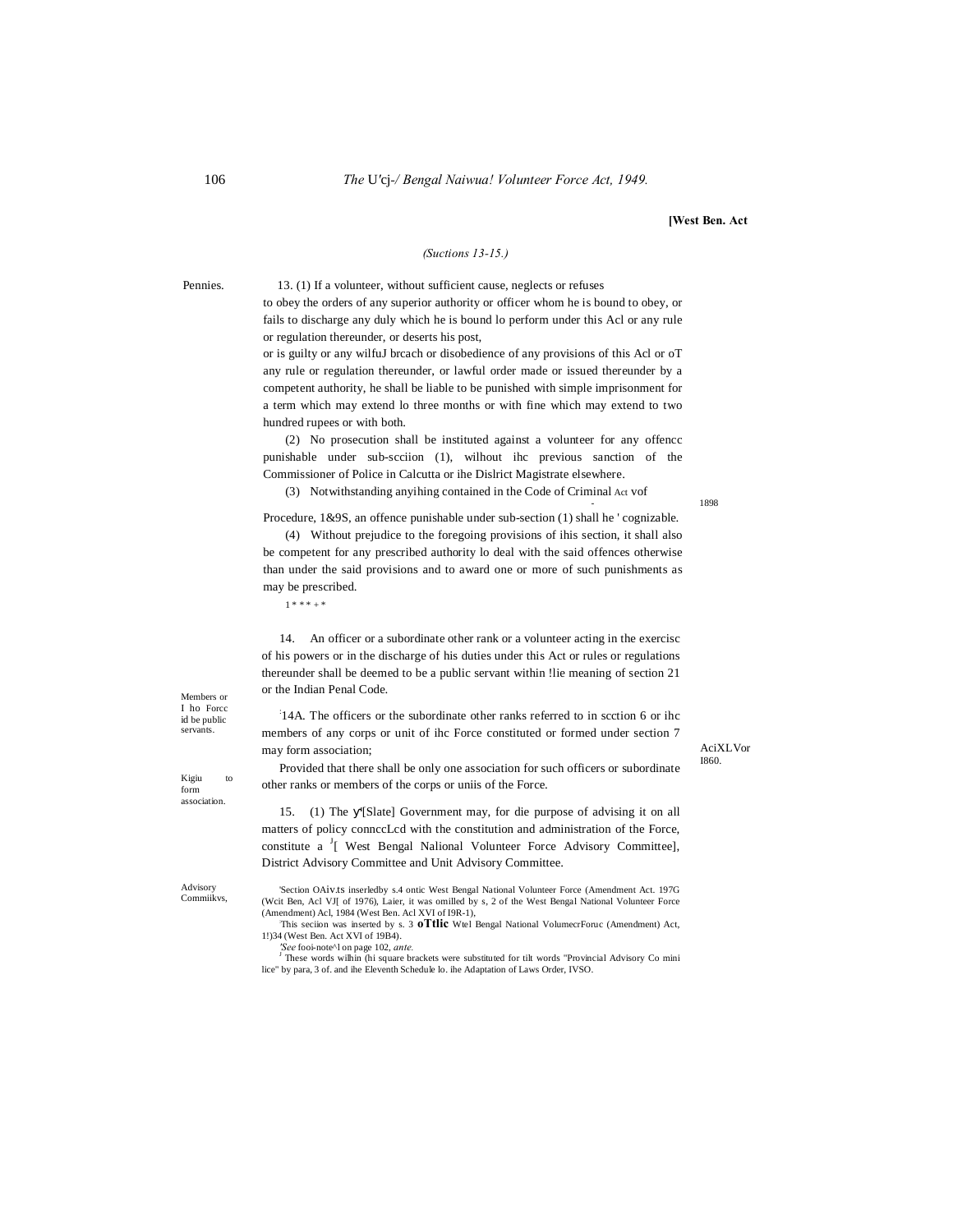I of 1949.]

# *(Section 16.)*

(2) The Committees shall be constituted in such manner and shall " perform such functions as may be prescribed.

16. (1) The '[SLate] Government may make rules: to carry out the Rules, purposes of this Act.

(2) In particular and without prejudice to the generality of the foregoing power, such rules may provide for all or any of the following matters, namely: $\delta$ 

- (a) the powers and duties '[of the Inspector General and] of officers and subordinate other ranks referred to in section 5:
- (b) the manner and conditions of, and ihe period for, enrolment of a volunteer and the authority by which such enrolment shall be made referred to in sub-section (1) of section  $8<sup>J</sup>$  [and section 8A];
- (c) the period of preliminary and periodical training referred lo in subsection (3) of section 8;
- (d) the form of certificate of discharge referred to in subsection (4) of section 8, and the authority and conditions referred Lo in that subsection;
- (e) the manner in which and [he officer through whom a volunteer may be callcd upon for discharging functions assigned to him by or under this Act;
- (0 the manner in which a District Commandant or a Unit Commandant may be called upon Lo mobilize a unit or a dcuichment of a unit referred lo in sub-scciion (2) of section 10 and the authority to which inlimaiion of such action referred to in the proviso lo that subsection shall be given;
- (g) the officer of the Police Force under whose order or conLrol a volunteer shall work under section 12;
- (h) the auihority by which and the manner in which offences may be dealt with under sub-section (4) of section 13;  $s#$  \*

*'Sec* foot-note 4 oil page 102. *time.*

\* \*

; For the West Bengal National Volunteer Forcc Rules. 1949, made under s, 16, *see* notification No. 239 H,L>" dated 20.5.49, published in the *Ctilnuitt Gazette of* 19-19, Pan 1. pages S85-S9).

'Inserted by s. S of [he Wesl Bengal Nalional Volunleer Forcc (Amendment) Act. 1964 (West Ucn, Act XX of 1964). J Words. figure and letter inserted by s. 4 of the West Bengal Nalional Volunteer Force (Amendment) Act. 1983 (Wcsl Ben. A el XIX of 1983).

'Clause (hh) was inserted by s. 5 or the West Bengal National Volunteer Forcc (Amendment) Aci. 1976 (Wcsl Ben. Act VII of iy76). Later, the same was omilled by s. 4 of the Wcsl Bengal Nalional Volunteer Force (Amendment) Act. 1984 (Wesl Ben. Act XVI of 1984).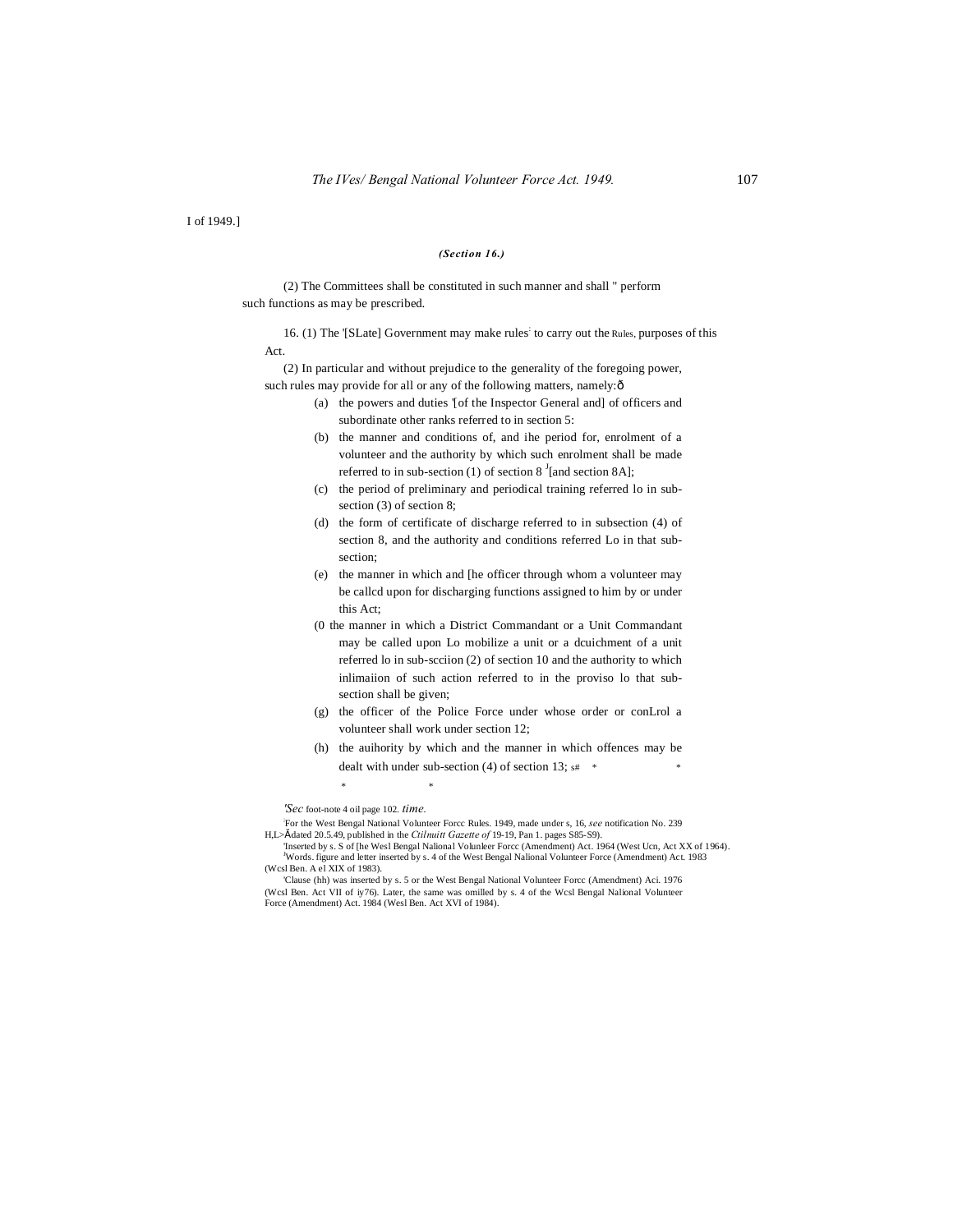[West Ben. Act I of 1949.]

# *(Sections 17, 18.)*

- (i) ihe constitution and ihc functions of ihe Advisory Committees referred to in section 15;
- (j) the medical examination of persons offering themselves for cnolment, ihc organisation, discipline, training, arms, accoutrements and clothings, conditions of scrvice, powers and duties of the volunteers; and (k) the remuneration, allowances, gratuities or compensation .lo be paid to a volunteer or his dependants.

Continuance of action taken under West Bengal Ordinance XII<br>of 1948.

Powcrlo make regulations.

Ordinance XII be in operation, be deemed lo have been made, constituted, issued, done, taken or West Ben. 17. Any appointment, enrolment or rules made or any Committee constituted or any notification issued or anything done or any action taken or any proceedings commenced in exercisc of any power conferred by or under the West Bengal National Volunteer Force Ordinance, 1948, shall, on ihc said Ordinance ceasing, lo commenced in exercisc of the powers conferred by or under this Act as if this Act had commenced on the 27th day of November, *1948.*

Ord.Xllof 1948.

18. The Provincial Commandant may make regulations consistent wilh this Acl and the rules made thereunder providing generally for all the details connected with the organisation and personnel of the Force and *for* the duties, training, including courses of training, instructions, clothing, equipment, allowances and leave of persons enrolled.

'Thesis words within ihe square brackets were substituted for [hi: words "Provincial Commandant" and "Deputy Provincial Commandant" by s. *2* of (he Wcsl Bengal N.uional Volunteer Force (Amendment) Aci, I976 (West Ben. Aci VII of I976). fool-nole -I on page 102. *mile.*

'For notification constituting a special unil, or ihe Wesl Bengal Nalional Volunteer Forcc known as ihe *Baitgiytt Rttkjlti Dal* Tor main mining law and order in certain areas, *see* notification No, I41H.D,, dated 21.3.49, published in (he *Calcutta Gazette* of 1949, Part 1, page SSI.

For nolificalion relating to constitution of a special unit of the Wcsl Bengal National Volunicer Force